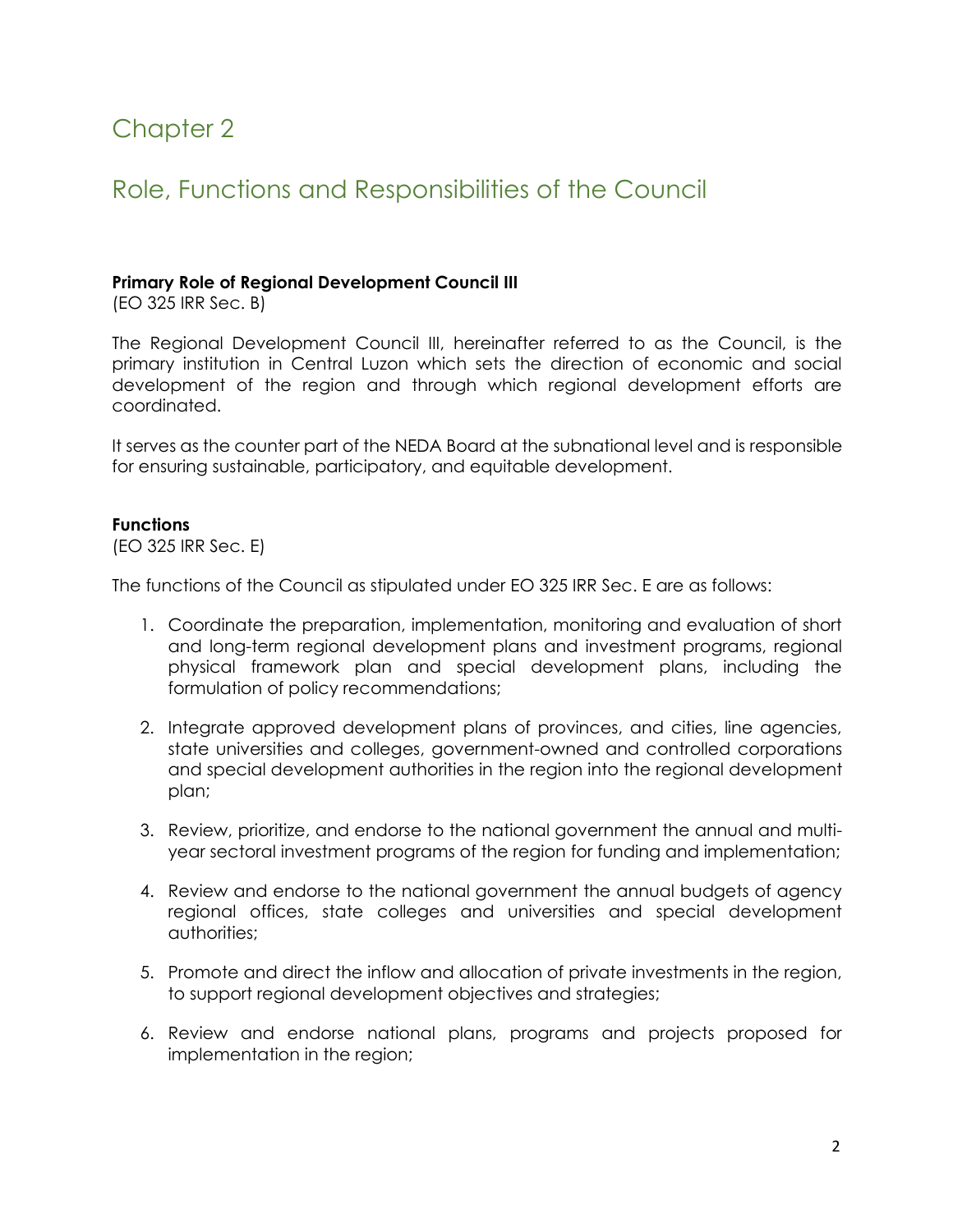- 7. As required by the Investment Coordinating Committee (ICC), review and endorse projects of national government agencies that have impact on the region and projects of local government units (LGUs) in the region requiring national government financial exposure which may come in form of guarantees, national government budget appropriations or subsidies, among others;
- 8. Initiate and coordinate the development, funding and implementation of regional and special development projects such as those involving several agencies or LGUs;
- 9. Coordinate the monitoring and evaluation of development projects undertaken by the government agencies, LGUs, state colleges and universities, governmentowned and/or controlled corporations and special development authorities in the region; and,
- 10. Perform other related functions and activities as may be necessary to promote and sustain the socio-economic development in the region, such as:
	- a) Assist LGUs, when so requested, in the preparation of local development plans and programs and in fulfilling requirements for evaluation, of local government projects to be requested for Official Development Assistance (ODA) grants financing; and,
	- b) Provide capability building assistance to local government officials and staff, when so requested, in the areas of local governance, fiscal administration and project development and management.

### **Responsibilities**

(EO 325 Sec F)

In the exercise of its functions, the Council shall have the following responsibilities:

- 11. Approve the Regional Development Plan, the Regional Physical Framework Plan, the Regional Development Investment Program, the Annual Investment Program, and other special development plans;
- 12. Ensure the consistency of local development plans and the regional development plans and priorities, through coordination with local development councils;
- 13. Submit an annual assessment of plan implementation and an integrated report on the annual performance of the economy of the region;
- 14. Ensure the preparation of integrated socio-economic profile of provinces with subprovincial components which shall be updated every after three years by the local government units and, when requested, provide technical assistance thereof;
- 15. Ensure, through the process of evaluation, that nationally-funded programs and projects in the region have gone through the required consultation at the LGU